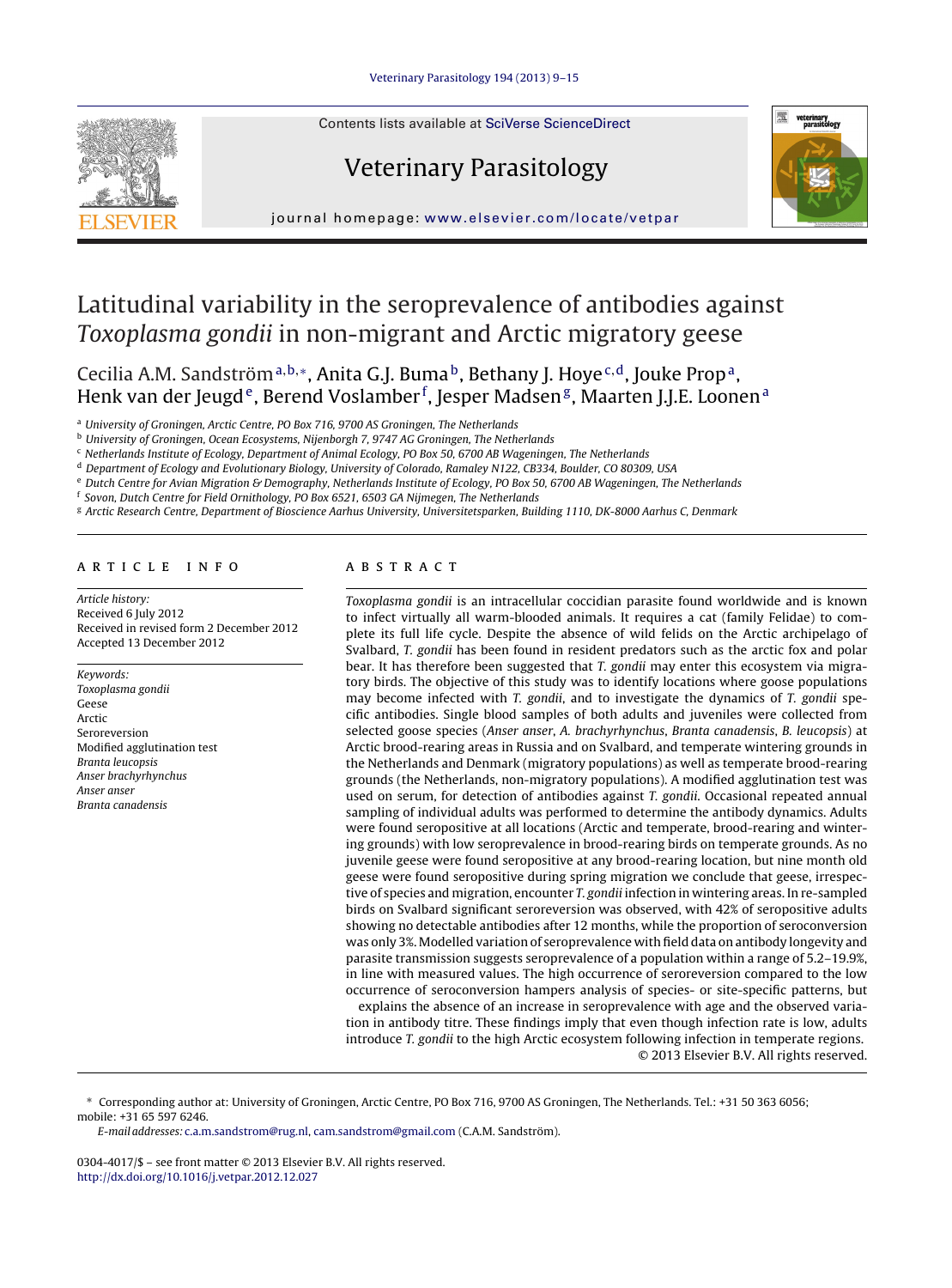# **1. Introduction**

Infectious diseases represent a significant threat to both human and animal populations. As a consequence, it is of great relevance to understand the infection dynamics and distribution of important zoonotic pathogens [\(Altizer](#page-6-0) et [al.,](#page-6-0) [2011\).](#page-6-0) Toxoplasma gondii is a globally distributed coccidian protozoan ([Dubey,](#page-6-0) [2010\).](#page-6-0) Infection with T. gondii is one of the most common parasitic infections of warmblooded animals worldwide, including humans [\(Dubey](#page-6-0) [and](#page-6-0) [Beattie,](#page-6-0) [1988;](#page-6-0) [Tenter](#page-6-0) et [al.,](#page-6-0) [2000\).](#page-6-0) A wide range of mammals and birds can serve as intermediate hosts, where asexual reproduction and tissue cyst formation occur. Intermediate hosts can be infected by ingestion of oocysts or tissue cysts, and in some cases by placental transmission. Sexual reproduction can only happen in the intestines of the definitive host and results in infective oocysts being shed with their faeces. Oocysts are essential for the transmission to a non-carnivorous host and are only shed by domestic cats and other felines [\(Dubey,](#page-6-0) [2010\).](#page-6-0) As the cat population has developed parallel to the human population, there is a strong potential for T. gondii transmission in rural settings [\(Amendoeira](#page-6-0) et [al.,](#page-6-0) [2003\).](#page-6-0) Oocysts have been found both in water and in soil samples around human dwellings ([Weigel](#page-6-0) et [al.,](#page-6-0) [1999;](#page-6-0) [Dubey,](#page-6-0) [2010\)](#page-6-0) and may enter the marine environment through freshwater runoff or via sewage systems [\(Lindsay](#page-6-0) et [al.,](#page-6-0) [2003;](#page-6-0) [Conrad](#page-6-0) et [al.,](#page-6-0) [2005\).](#page-6-0) Here, the oocysts can travel long distances via physical and biological processes, the latter including ingestion by marine mammals or accumulation in filter feeding fish and bivalves [\(Arktush](#page-6-0) et [al.,](#page-6-0) [2003;](#page-6-0) [Fayer](#page-6-0) et [al.,](#page-6-0) [2004;](#page-6-0) [Miller](#page-6-0) et [al.,](#page-6-0) [2008;](#page-6-0) [Massie](#page-6-0) et [al.,](#page-6-0) [2010\).](#page-6-0)

Polar regions are isolated both by their extreme environment and remote position. Nevertheless, both in Arctic [\(Prestrud](#page-6-0) et [al.,](#page-6-0) [2007;](#page-6-0) [Oksanen](#page-6-0) et [al.,](#page-6-0) [2009;](#page-6-0) [Jensen](#page-6-0) et [al.,](#page-6-0) [2010\)](#page-6-0) and sub-Antarctic ([Afonso](#page-6-0) et [al.,](#page-6-0) [2007\)](#page-6-0) regions individuals seropositive with T. gondii have been found. Clearly, T. gondii is found in areas not inhabited by its definitive host. For example, in the high Arctic Svalbard archipelago (78–81◦N, 10–30◦E), including the main island Spitsbergen, no wild felines are present and domestic cats are prohibited. Yet, T. gondii infection has been observed in resident top predators suchasArctic foxes (Vulpes lagopus) and Polar bears (Ursus maritimus) ([Prestrud](#page-6-0) et [al.,](#page-6-0) [2007\).](#page-6-0) Whether the initial infection is a result of oocysts transported via ocean currents or tissue cysts from migratory animals is unknown.

Ecosystems are connected via seasonal migrations (reviewed in [Altizer](#page-6-0) et [al.,](#page-6-0) [2011\).](#page-6-0) Along the flyway migratory birds may transport infectious disease agents [\(Bradley](#page-6-0) et [al.,](#page-6-0) [2005;](#page-6-0) [Altizer](#page-6-0) et [al.,](#page-6-0) [2011\)](#page-6-0) and [Prestrud](#page-6-0) et [al.](#page-6-0) [\(2007,](#page-6-0) [2008a,](#page-6-0) [2008b\)](#page-6-0) suggested that T. gondii is brought to the Arctic by migratory birds. In support of this notion, 7% of migratory barnacle geese (Branta leucopsis) on Svalbard were found seropositive, whereas no resident herbivores such as Svalbard reindeer (Rangifer tarandus platyrhynchus)  $(n = 390)$  or sibling voles (Microtus epiroticus) $(n = 361)$  were found seropositive, suggesting that T. gondii oocysts in the terrestrial ecosystem are not an important mode of transmission on Svalbard [\(Prestrud](#page-6-0) et [al.,](#page-6-0) [2007\).](#page-6-0) In the same study, foxes captured at sites devoid of goose colonies

showed lower seroprevalence than foxes captured close to goose colonies [\(Prestrud](#page-6-0) et [al.,](#page-6-0) [2007\).](#page-6-0) In addition, as the Svalbard goose populations have doubled over the last decades [\(Fox](#page-6-0) et [al.,](#page-6-0) [2010\),](#page-6-0) so has the prevalence of antibodies to T. gondii in Svalbard's polar bears ([Oksanen](#page-6-0) et [al.,](#page-6-0) [2009;](#page-6-0) [Jensen](#page-6-0) et [al.,](#page-6-0) [2010\).](#page-6-0)

The objective of this study was to determine T. gondii seroprevalence in goose populations at various locations in order to assess the role of migratory birds as vector of T. gondii to isolated Arctic ecosystems. As juveniles are infection naïve at birth and limited in their habitat exposure, they were specifically targeted to determine the area of infection. To this end, we sampled adults and juveniles of two arctic migratory goose species; the barnacle goose (Branta leucopsis) and the pink-footed goose (Anser brachyrhynchus), at Arctic breeding and temperate wintering grounds. To expand the sampling of the temperate environment, resident Dutch populations of barnacle, Canada (B. canadensis) and greylag geese (A. anser) were included, sampled during the brood-rearing period.

Our main assumption was that the likelihood of infection with T. gondii is high in areas with suspected high densities of cats, and that infection results in increased specific antibody levels in the blood. Both adult and juvenile geese would consequently show higher seroprevalence at temperate, compared to Arctic, locations. Therefore, the following hypotheses were tested: (i) in arctic areas only adults are seropositive; (ii) in temperate areas both adults and juveniles are seropositive, and both show a higher titre of antibodies in the blood: (iii) the proportion of seropositive individuals increases with age.

# **2. Materials and methods**

Blood samples were collected between 2006 and 2010 at four locations: Svalbard (1), Nenets Autonomous Okrug NWRussia (2), Denmark (3) and the Netherlands (4)[\(Fig.](#page-2-0) 1). In the Arctic, birds were sampled on Spitsbergen, the western island of Svalbard (79◦N/12◦E) and in NW Russia at Tobseda (68°N/52°E) and Kolguev (69°N/49°E). In Denmark all birds were sampled during spring staging at Vest Stadil Fjord (58◦N/8◦E). In the Netherlands birds were sampled in the provinces of Groningen, Friesland, Gelderland, Noord and Zuid Holland (52°N/4°E – 53°N/6°E) during summer and in Friesland (53◦N/6◦E) during winter staging ([Table](#page-2-0) 1).

In total four species of wild geese were investigated: barnacle goose  $(n=1543)$ , pink-footed goose  $(n=787)$ , greylag goose ( $n = 266$ ) and Canada goose ( $n = 79$ ) [\(Table](#page-2-0) 1). In the Arctic, barnacle geese were sampled from populations using two different flyways; those migrating from Arctic Russia to the Netherlands and those migrating from Svalbard to Scotland [\(Black](#page-6-0) et [al.,](#page-6-0) [2007\).](#page-6-0) A second species sampled in the Arctic was the pink-footed goose migrating from Svalbard to Denmark–the Netherlands–Belgium [\(Madsen](#page-6-0) et [al.,](#page-6-0) [1999\).](#page-6-0) The pink-footed goose is sharing habitat with both the earlier mentioned migratory barnacle goose populations. The migratory and non-migratory populations have overlapping winter habitats though do not fully mix during winter staging ([van](#page-6-0) [der](#page-6-0) [Jeugd](#page-6-0) et [al.,](#page-6-0) [2001\).](#page-6-0)

Both juvenile and adult birds were sampled at all locations [\(Table](#page-2-0) 1). Juvenile birds caught in Denmark were a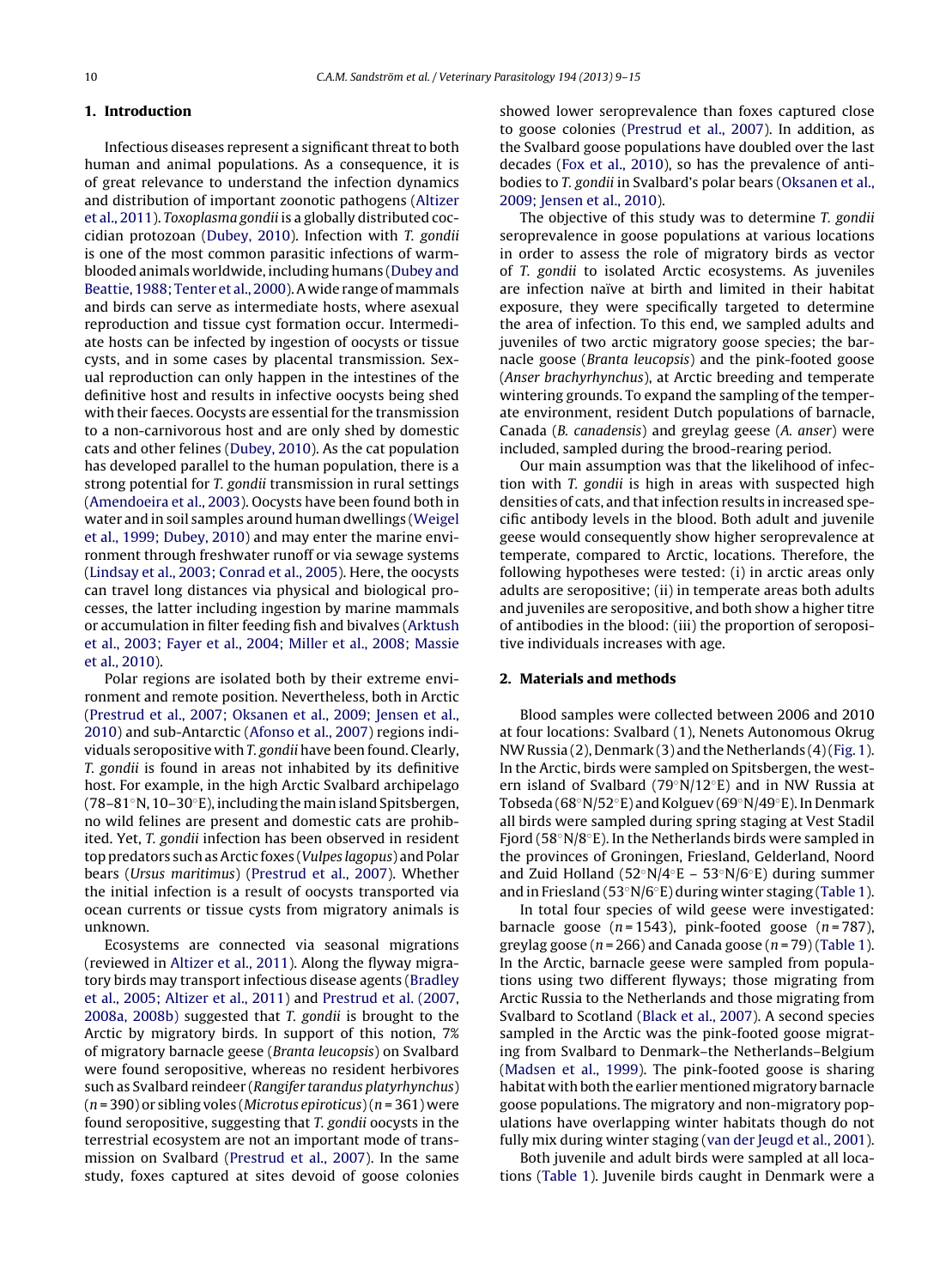<span id="page-2-0"></span>

**Fig. 1.** The four main sample locations with species and seasons sampled at each location. Location one and two fall within the Arctic Circle (66◦N) while location three and four are located in the temperate zone. Resident (non-migratory) populations are indicated by a star (\*). Species are abbreviated as follows: AnAn, Anser anser, greylag goose; AnBr, Anser brachyrhynchus, pink-footed goose; BrCa, Branta canadensis, Canada goose; BrLe, Branta leucopsis, barnacle goose.

maximum of 9 months old. From the population of barnacle geese on Svalbard age was known for 739 birds. The sample collection included 108 birds sampled more than once during the period 2006–2010, resulting in a total of 144 non-overlapping records ([Table](#page-3-0) 2).

Flightless birds were captured during summer by being herded into a key-hole shaped net raised on land. Birds were captured on their winter and spring staging grounds by means of cannon netting. From each bird a blood sample of 0.2–2 ml was taken from the brachial vein, using non-heparinised equipment (syringe and needle). The blood was allowed to coagulate followed by centrifugation (10,000 rpm, 7 min) within 24 h of sampling in order to separate red blood cells from serum. The serum was subsequently stored at −20 ◦C until analysis. All sampling was

conducted according to national and international animal regulations, acts and laws.

The presence of antibodies against T. gondii in individual serum samples was tested at 1:40 dilutions, using a commercially available modified agglutination test (Toxo-Screen DA kit, bioMerieux S.A., Marcy-l'Etoile, France) following the manufacturer's instructions. Agglutinated samples at cut-off 1:40 were by eye defined seropositive and further analysed at dilutions of 1:160, 1:640 and 1:2560 to assess antibody concentration. Incidental testing on lower titres proved hard to interpret (results not shown) which was confirmed by [Prestrud](#page-6-0) [\(2008\).](#page-6-0) [Prestrud](#page-6-0) [\(2008\)](#page-6-0) and [Oksanen](#page-6-0) et [al.](#page-6-0) [\(2009\)](#page-6-0) compared results from titres of 1:10 to 1:80 and 1:25 to 1:40 (respectively) and found agreement between the results.

#### **Table 1**

Percentage of individuals with detectable antibodies to T. gondii per species, season and sample location. Resident populations are marked with a star (\*) and are only sampled during summer (June–July). Migratory populations are sampled in the Arctic during summer (July–August) and at temperate regions in winter (January) and spring (March). All birds caught during summer were moulting at brood-rearing grounds. Birds younger than one calendar year are referred to as juveniles. Locations are abbreviated as follows: SV, Svalbard; RU, Russia; NL, the Netherlands and DK, Denmark.

| Species           | Season | Location        | % Infected adults $(n)$ | % Infected juveniles $(n)$ |
|-------------------|--------|-----------------|-------------------------|----------------------------|
| B. leucopsis      | Summer | Arctic (SV)     | 14.8 (811)              | 0.0(259)                   |
|                   | Summer | Arctic (RU)     | 17.8 (157)              | 0.0(28)                    |
|                   | Summer | Temperate (NL)* | 8.7(103)                | 0.0(166)                   |
|                   | Winter | Temperate (NL)  | 25.0(16)                | 0.0(3)                     |
| A. brachyrhynchus | Summer | Arctic (SV)     | 6.5(168)                | 0.0(100)                   |
|                   | Spring | Temperate (DK)  | 11.9(405)               | 9.6(114)                   |
| A. anser          | Summer | Temperate (NL)* | 8.1(161)                | 0.0(105)                   |
| B. canadensis     | Summer | Temperate (NL)* | 7.9(38)                 | 0.0(41)                    |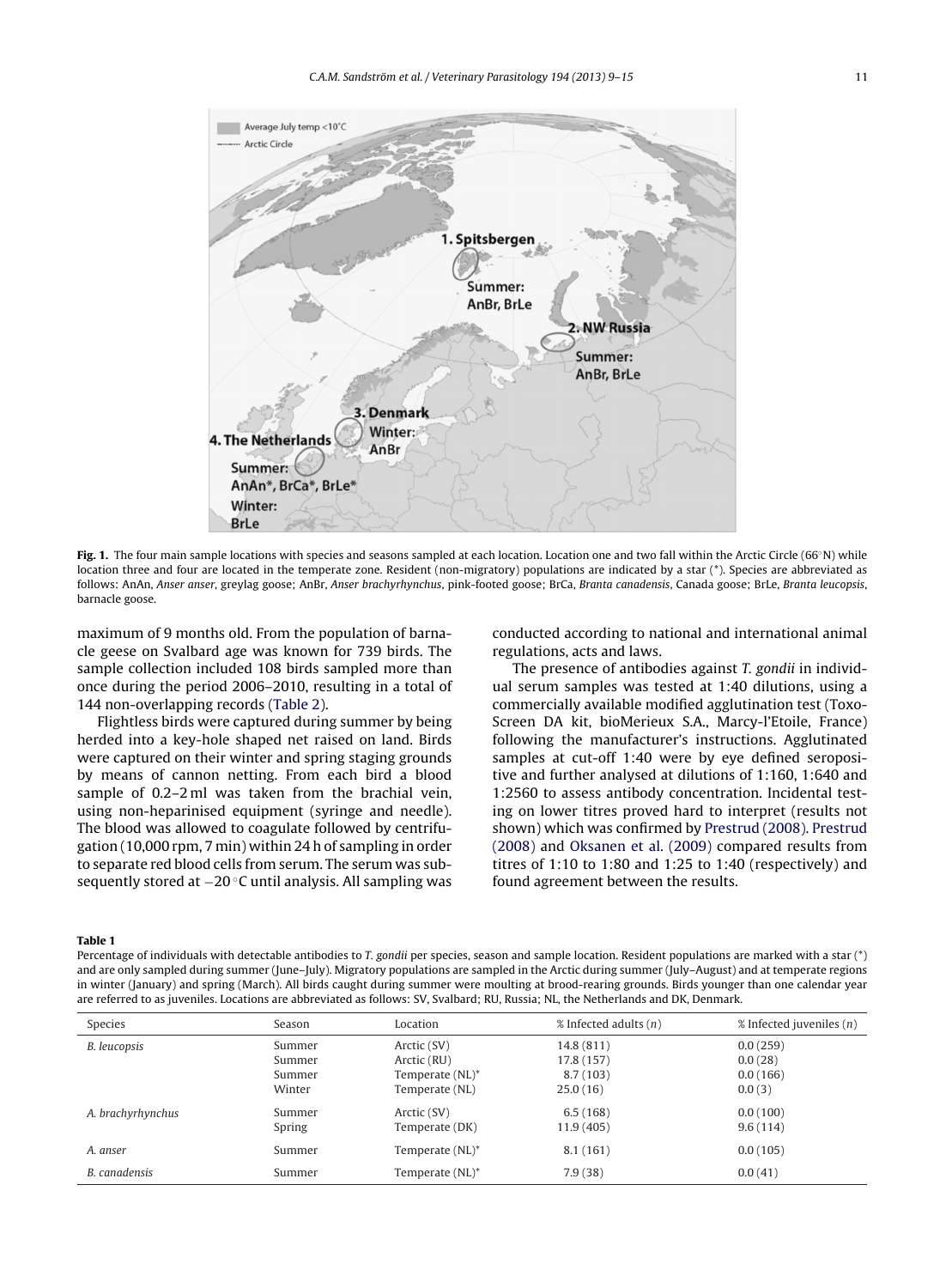# <span id="page-3-0"></span>**Table 2**

Conversion and reversion in individuals sampled at two different time intervals. In 144 cases an individual was re-sampled 1, 2, 3 or 4 years later  $(t = y)$ . Only non-overlapping periods were considered.

| Transition<br>Negative $\rightarrow$ positive | Time interval (Year) | N samples<br>Negative at $t=0$ | N samples<br>Positive at $t = v$ | Calculated proportion<br>Converting $(\lambda)$ |
|-----------------------------------------------|----------------------|--------------------------------|----------------------------------|-------------------------------------------------|
|                                               | $0 \rightarrow 1$    | 64                             |                                  | 0.0313                                          |
|                                               | $0 \rightarrow 2$    | 39                             |                                  | 0.0480                                          |
|                                               | $0 \rightarrow 3$    | 15                             |                                  | 0.0335                                          |
|                                               | $0 \rightarrow 4$    |                                |                                  | n.a.                                            |
| Transition<br>Positive $\rightarrow$ negative | Time interval (Year) | N samples<br>Positive at $t=0$ | N samples<br>Negative at $t = v$ | Calculated proportion<br>Reverting $(\delta)$   |
|                                               | $0 \rightarrow 1$    | 12                             |                                  | 0.4167                                          |
|                                               | $0 \rightarrow 2$    | 10                             |                                  | 0.2995                                          |
|                                               | $0 \rightarrow 3$    |                                |                                  | 0.2160                                          |

Using re-caught individuals the annual proportion of seroconverting individuals (prop.  $\lambda$ ), and the proportion seroreverting individuals (prop.  $\delta$ ) were calculated (hereafter  $\lambda$  and  $\delta$  respectively). These values were used in an iteration predicting seroprevalence  $(\gamma)$  in a population of 1000 individuals after 20 years. Together with random generated numbers it was decided if seroconversion has occurred, and if so, if seroreversion would occur the following year. Repeatedly sampled individuals from nonoverlapping periods longer than one year gave additional values for  $\lambda$  and  $\delta$ . Using these additional values for  $\lambda$  and  $\delta$ , the variation within the parameters resulted in a range of potential  $\nu$ .

The differences in seroprevalence between various groups (site, age, species, and gender) were tested using a chi-square test. A Fisher's exact test was included when sample size in one of the observed groups was below 5. Non-parametric tests were used to compare the antibody concentration between groups, Mann–Whitney U-test comparing two groups and a Kruskal–Wallis ANOVA test comparing three or more groups. Binary logistic regressions were used to estimate the effect of age on the seroprevalence in the population. All statistical tests were performed using SPSS, version 16 (SPSS INC., Chicago, IL, USA).

#### **3. Results**

All juveniles sampled on brood-rearing grounds were found seronegative,  $(n = 699)$  [\(Table](#page-2-0) 1). At the Arctic locations (Svalbard and Russia) 10.4% of all adults  $(n=1136)$ were seropositive. A similar seroprevalence was found during summer at temperate sites: 8.3% of all adults  $(n=302)$  were seropositive. The seroprevalence varied for different species and seasonal groups, ranging from 6.5% in pink-footed geese on Arctic breeding grounds to 25% in migratory barnacle geese on wintering grounds in the Netherlands ([Table](#page-2-0) 1). On Svalbard the seroprevalence of pink-footed geese was significantly lower than of barnacle geese ( $X^2 = 8.170$ ,  $p = 0.006$ ). Between the different populations of barnacle geese there was no significant difference in seroprevalence found for the various locations. When following goose populations from Arctic grounds to temperate wintering and spring grounds, the seroprevalence for pink-footed geese during spring

staging was higher than during brood rearing (tested onesided 6.5–11.9%  $X^2$  = 3.617, p = 0.036) while this increase was non-significant for adult barnacle geese (17.8–25.0%  $X^2$  = 0.495)[\(Table](#page-2-0) 1). Of the 114 nine month old pink-footed goose juveniles sampled on spring staging grounds in Denmark, 11 were seropositive. Within the spring staging population, no difference was found comparing juveniles (9.6%) to adults (11.9%) ( $X^2$  = 0.265, p = 0.622) [\(Table](#page-2-0) 1).

Re-sampled individuals over a period of one to three years revealed the proportion of seroreversion  $(\delta)$  and seroconversion ( $\lambda$ ) (Table 2). For adults sampled negative at  $t = 0$ (n = 64)  $\lambda$  was calculated to 3.1% over one year while  $\delta$  was more than ten times higher, at 41.7%. Other time intervals between repeatedly sampled individuals gave additional independent estimates for  $\lambda$  and  $\delta$  (Table 2). In all cases, seroreversion was much higher than seroconversion. These findings were integrated in a simple model. This model estimated combinations of  $\lambda$  and  $\delta$  resulting in given values of seroprevalence  $(\gamma)$  [\(Fig.](#page-4-0) 2A) or in observed transitions (seroreversion or seroconversion) in  $\gamma$  over a defined time interval of one, two or three years ([Fig.](#page-4-0) 2B). Both simulations combined suggest values of  $\lambda$  ranging from 2.5% to 5% and  $\delta$  ranging from 20% to 45%, giving a span of  $\gamma$  in the population between 5.2% and 19.9%. We measured a  $\gamma$ range of 6.5% to 17.7% in the sampled population, with a highest value of 25% for a small sample size of 16.

The variance of antibody concentration within an individual showed that no seronegative individuals had antibody titres higher than 1:160 the following or previous year. The individuals with the highest measured concentration the first year (seropositive at dilution 1:640 at  $t = 0$ ) stayed seropositive the following year  $(1:160$  at  $t = 1)$ . A seropositive individual (1:40 at  $t=0$ ) showed the highest titre measured of 1:2560 the following year. No individuals maintained the minimum threshold level of 1:40 between the years.

To investigate the effect of age, individuals were grouped into four age classes. Number of positive individuals and total sample size were  $(n_{\text{positive}}/n_{\text{total sample}})$ : class < 1,  $0/158 = 0$ ; class  $1-5$ ,  $1/24 = 4.2$ %; class  $6-10$ , 3/40 = 7.5%; class > 10: 16/122 = 13.1%. There was a significant increase in seroprevalence over age  $(X^2 = 25.276,$  $p = 0.000$ ). This increase was not significant if only adults were considered. The number of seropositive individuals per age class was modelled by randomly assigning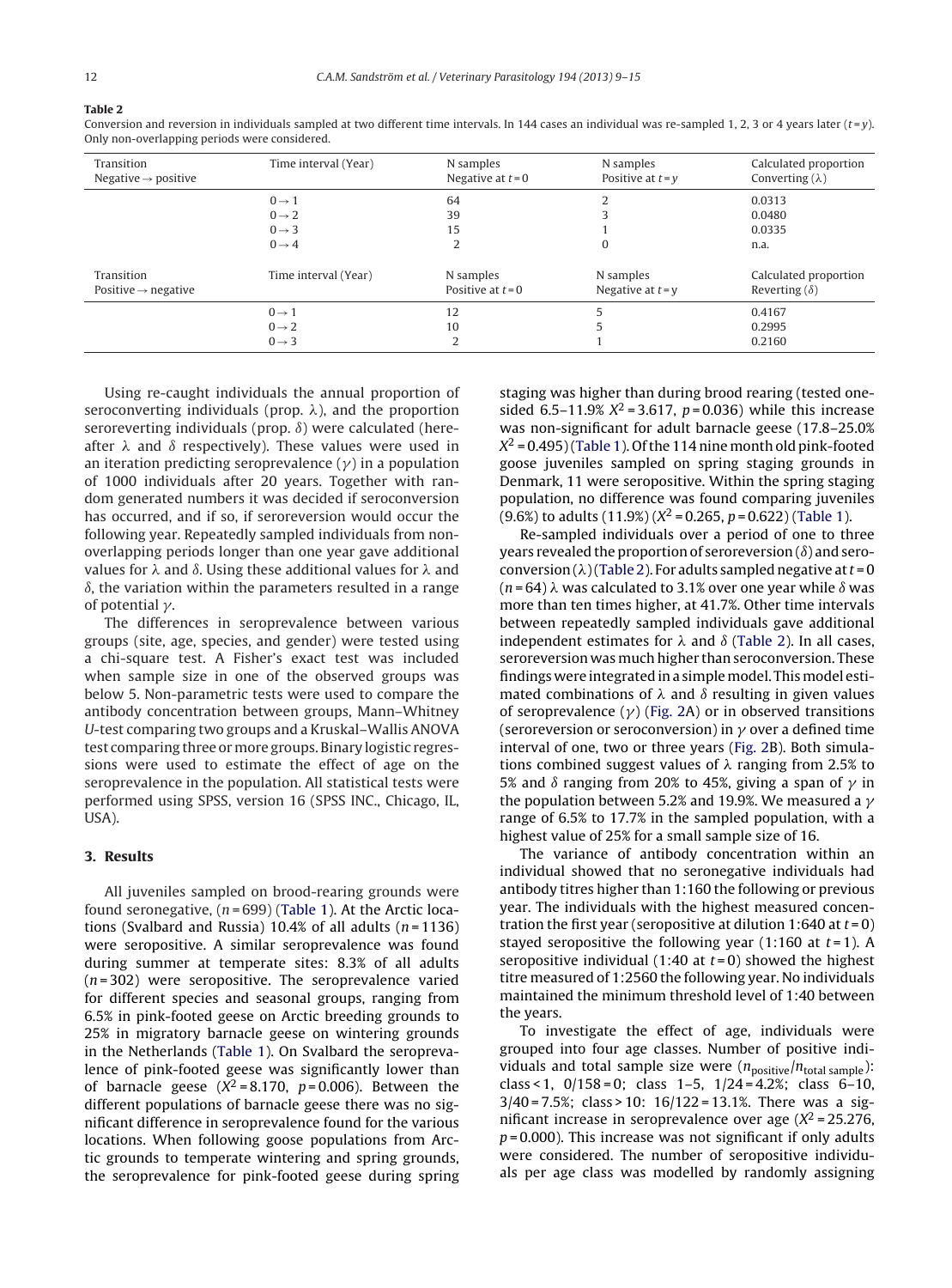<span id="page-4-0"></span>

**Fig. 2.** (A) and (B) Modelled combinations of delta ( $\delta$ ) and lambda ( $\lambda$ ) resulting in: a set value of seroprevalence ( $\gamma$ ) (panel A); an observed transition over a given time period of 1, 2, or 3 years, were each line shows conversion (a–c) or reversion (d–f) (panel B). In the range of values for  $\lambda$ : 0.025 to 0.050 and  $\delta$ : 0.200 to 0.450, calculated values for  $\gamma$  range from 5.2% to 19.9%. Input-values are presented in [Table](#page-3-0) 2.



**Fig. 3.** Modelled numbers of infected individuals per age groups. Lines represent individuals in a population of 1000 individuals in a given age class (left y-axis). Bars show average numbers of infection per once infected individuals (right y-axis). Individuals were in each age class assigned to seroconversion and/or – reversion based on random numbers and measured population values. The iteration is run 100 times.

annual seroconversion (3.1%) to seronegative individuals and seroreversion (41.7%) to seropositive individuals in a population starting with 1000 naive individuals. The model showed that the number of individuals which have been seropositive over their life time increases with age while the number of seropositive individuals in a given age class stabilized for values of gamma (Fig. 3). At an age of 20 years, 466 individuals of 1000 have at least once been infected (Fig. 3, dotted line), nevertheless only 69 individuals were seropositive at the same age (Fig. 3, solid line). The average numbers of infections per infected individual was found to increase from 1.00 to 1.33 times over a 20 year period (Fig. 3 bars). The results are based on 100 iterations.

# **4. Discussion**

We hypothesized that both adult and juvenile geese would show higher seroprevalence at temperate, compared to Arctic, locations. We expected no positive juveniles in the Arctic. If only one Arctic juvenile had been confirmed seropositive, the marine infection pathway would have to be considered as relevant transport route of T. gondii to the high Arctic. Instead, the chance of sampling a seropositive juvenile on temperate breeding grounds was expected to be high due to felines shedding oocysts on the grasslands.

The absence of seropositive juveniles on temperate breeding grounds seemed counterintuitive. However, the exposure time for goslings to become infected before being sampled on the breeding grounds was on average only 35 days. With the observed annual proportion of seroconverting individuals of 3.1% and assuming a constant chance of infection over a year, the chance of sampling a seropositive gosling would be 1 out of 336 while our sample size of juveniles is only 312 individuals (see [Table](#page-2-0) 1). In addition, the environment that flightless birds encounter is possibly less contaminated with oocysts than the environment visited by flying birds. Due to their exposure and vulnerability to predation, flightless birds inhabit areas with a lower predator encounter risk [\(Madsen](#page-6-0) [and](#page-6-0) [Mortensen,](#page-6-0) [1987;](#page-6-0) [Kahlert](#page-6-0) et [al.,](#page-6-0) [1996\).](#page-6-0) Such an area is often close to water, where cats are supposedly less likely to hunt. Systematic goose counts in the Netherlands during 2005–2011 showed that while only 1 cat was observed close to a water body, 142 cats were seen on grasslands (Voslamber, unpublished data). The observer counted all geese and mammals weekly in a predefined area of 1500 Ha, subdivided in fields of settlements, grasslands and shore land. During winter when the geese can fly, they forage on grasslands where they may be subjected to a higher infection risk.

Seroprevalence did not increase with age of tested individuals when juveniles were excluded. Rate of (re- )infection is seemingly low in relation to seroreversion. Our results suggest that the species investigated here undergo a more rapid seroreversion than previously known. The effect of seroreversion on immunity needs to be unravelled before definite statements can be made about the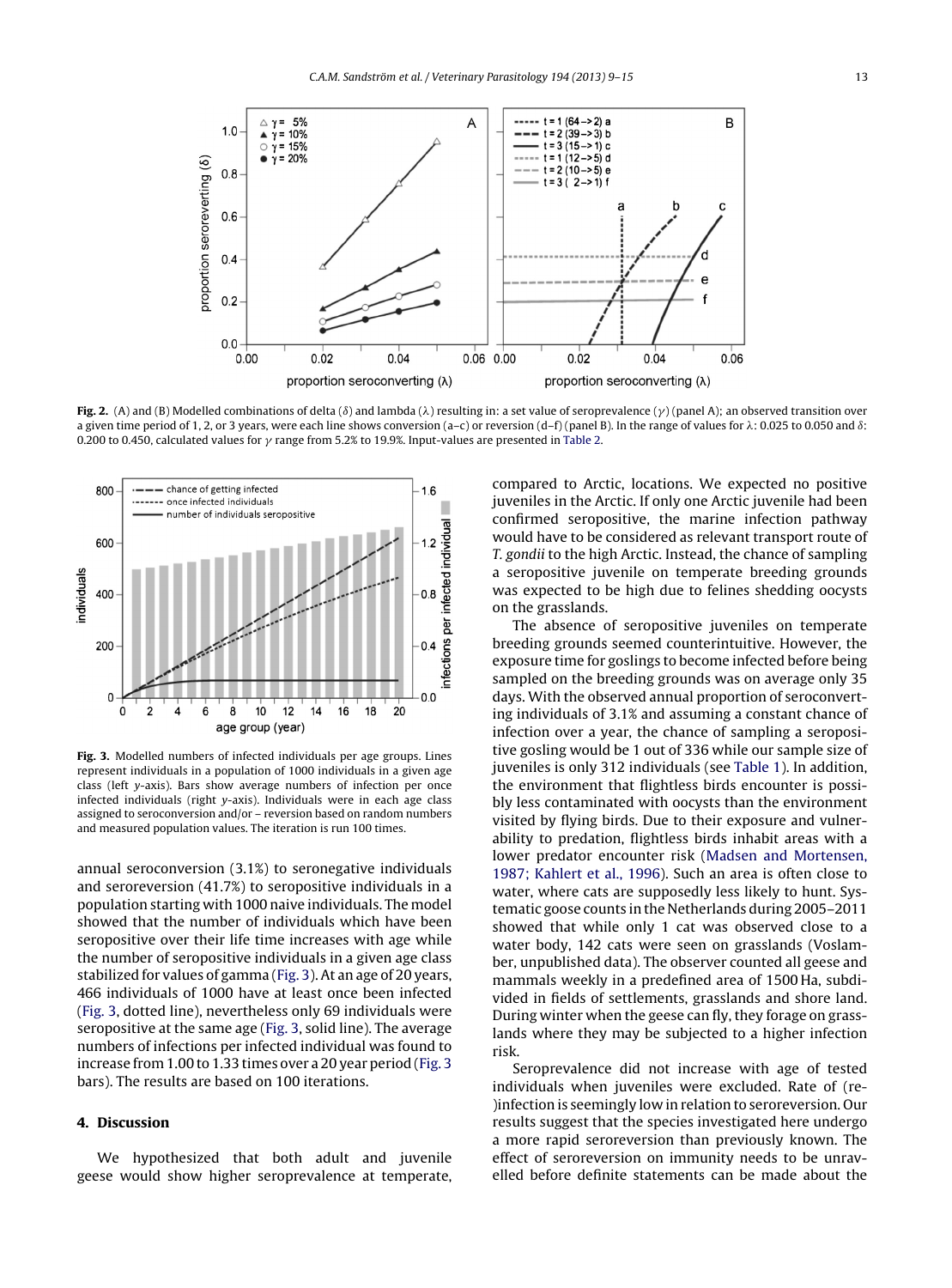status of infection. As the exact relation between immunity and seroprevalence is unknown, in this study the status of infection is based on seropositive individuals.

Based on field values of infection and antibody dynamics a seroprevalence of 7% was calculated in the Arctic barnacle goose population. A value of 7% for seroprevalence is in the lower end found in our study, though it fits very well with previous work of [Prestrud](#page-6-0) et [al.](#page-6-0) [\(2007\)](#page-6-0) in the same population. When integrating measured values from years with more than one winter between sample occasions the range of possible seroconversion and reversion increased and so did the variation of stable seroprevalence (from 5.2% to 19.9%), matching measured field values well.

Infection risk might be considerable higher than the 3.1% measured over a full year in barnacle geese. Juvenile pink-footed geese acquired seroprevalence of 9.6% over a lifetime of nine months. The observed values of seroprevalence in adult pink-footed geese (11.9%) would then rely on an almost twice as high species-specific seroreversion of 71%. However with the variation in sample sizes and potential species specific values of seroreversion, further interpretation would become speculative.

As the antibody titre in the blood is expected to increase when an individual is (re-)infected, we expected higher antibody titre on temperate grounds, especially during winter. However our data did not support this. On the other hand, within a migrating population a trend for higher antibody titres on temperate grounds than on Arctic grounds was found both over the migration route within a species (summer vs. winter) as well as when comparing Arctic breeders to temperate breeders. Additionally, of all positive birds at temperate brood-rearing grounds 24% were positive at the highest titre (1:2560) compared to only 6% at arctic grounds. The largest fraction (35%) of birds at Arctic breeding grounds was positive at the lowest antibody titre (1:40). The different patterns observed in the concentration titres support our hypothesis that infection is occurring in temperate regions.

The average number of infection events per infected individual increases from 1.0 time for a one year old to a maximum of 1.3 times for an individual of 20 years. Re-infection would probably result in higher antibody concentrations with a slightly lower sero reversion rate. We have no significant evidence for this statement but that could result in a somewhat higher prevalence with age, which is hinted at in the non-significant highest value of seroprevalence in the age class older than 10 years.

Identification of the source of infection is vital for understanding how the parasite is infecting new ecosystems. The observed trend towards increased seroprevalence as well as antibody titre on wintering grounds suggested that the wintering grounds are a source of (re-)infection. However, geographical differences were not always significant, which can be explained by the large variation in sample numbers in combination with small differences in seroprevalence. For barnacle geese, we calculated the required sample size for the wintering population to obtain significant differences at 25% seroprevalence with the empiric results from the three summersampled sites. The required sample sizes were  $n = 1108$  for Arctic Russia at a seroprevalence of 17.8%,  $n = 52$  for Arctic Svalbard at a seroprevalence of  $14.8\%$  and  $n = 20$  for non-migratory geese in the Netherlands at a seroprevalence of 8.7%. This clearly shows the sensitivity for sample size in combination with observed differences. Within the same flyway from Arctic Russia to the Netherlands, sample size for significant results would be extremely large. Nevertheless, if we expected a seasonal difference over the flyway, for pink-footed geese the seroprevalence in the Arctic was significantly lower than on winter and spring staging grounds. When considering variability within one season (brood-rearing) there was always a difference between Arctic and temperate regions. Surprisingly, the seroprevalence for Arctic breeding barnacle geese was significantly higher than the Dutch breeding equivalent. On the contrary, pink-footed geese breeding on Svalbard had the lowest seroprevalence measured which corroborate the hypothesis of northern regions carrying a lower disease risk [\(Piersma,](#page-6-0) [1997\).](#page-6-0)

More evenly represented sampling populations would increase the rigidity to this study. The majority of the field campaigns were aimed on summer populations. However, an increased number of winter staging birds from both the Netherlands and Scotland would have contributed to the understanding for the seasonal variation of seroprevalence, antibody dynamics and the possible infection location in the light of the annual cycle.

In conclusion, infection with T. gondii is likely to happen on temperate grounds during the winter period when the birds are able to fly. Infected birds transport the parasite to Arctic breeding grounds, and if predated the parasite can enter the ecosystem. As no naive Arctic birds (juveniles) were found seropositive in the Arctic we have no support for an alternative transmission pathway of T. gondii to the high Arctic. We found the proportion of individuals seroreverting over a time interval of one year being > 40%, while the proportion seroconverting was a magnitude lower. Using an iteration based on values from individuals sampled in multiple years we predicted the expected level of seroprevalence in a population which corresponded well within the range of measured values.

This study advances our understanding of ecological drivers behind the occurrence of spatial and temporal variation of T. gondii within two naturally defined geographical areas. However, future studies should focus on achieving a full picture of the flyway to determine the antibody dynamics. In general, juveniles must be sampled in greater numbers to directly link site of infection with environment.

### **Conflict of interest**

There are no known personal relationships with other people or organizations that could inappropriately influence this work. To the best of the author's knowledge there are no conflicts of interest.

## **Acknowledgements**

This study was supported through the BIRDHEALTH programme within the International Polar Year by the Netherlands Organisation for Scientific Research (NWO; grant 851.40.071 and 854.40.073) and by funding provided